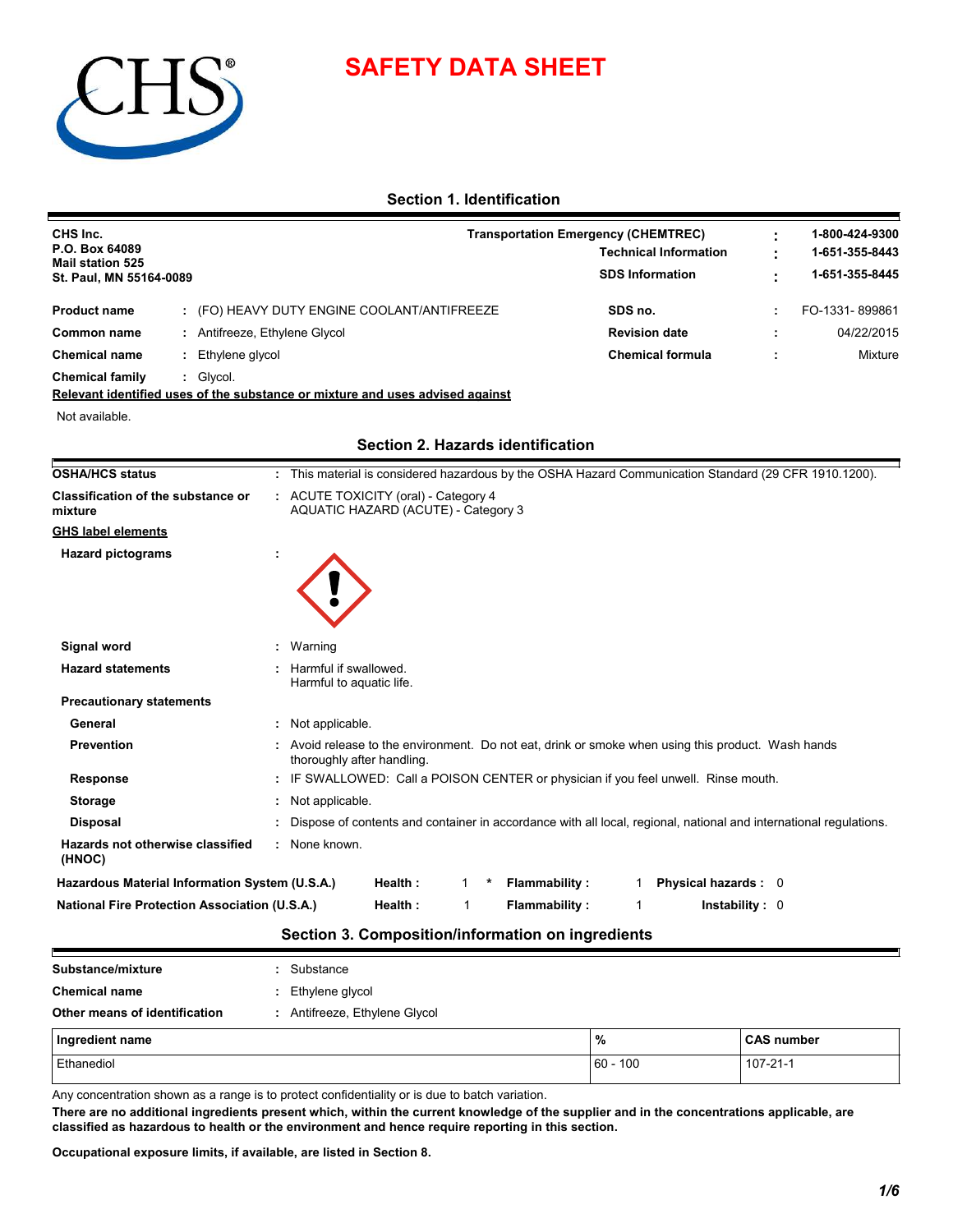## **Section 4. First aid measures**

| Description of necessary first aid measures        |                                                                                                                                                                                                                                                                                                                       |  |  |  |  |
|----------------------------------------------------|-----------------------------------------------------------------------------------------------------------------------------------------------------------------------------------------------------------------------------------------------------------------------------------------------------------------------|--|--|--|--|
| Eye contact                                        | If material comes in contact with the eyes, immediately wash the eyes with large amounts of water for 15<br>minutes, occasionally lifting the lower and upper lids. Get medical attention.                                                                                                                            |  |  |  |  |
| <b>Inhalation</b>                                  | : If person breathes in large amounts of material, move the exposed person to fresh air at once. If breathing has<br>stopped, perform artificial respiration. Keep the person warm and at rest. Get medical attention as soon as                                                                                      |  |  |  |  |
| Skin contact                                       | possible.<br>If the material comes in contact with the skin, wash the contaminated skin with soap and water promptly. If the<br>material penetrates through clothing, remove the clothing and wash the skin with soap and water promptly. If<br>irritation persists after washing, get medical attention immediately. |  |  |  |  |
| Ingestion                                          | : If material has been swallowed, do not induce vomiting. Get medical attention immediately.                                                                                                                                                                                                                          |  |  |  |  |
| Most important symptoms/effects, acute and delayed |                                                                                                                                                                                                                                                                                                                       |  |  |  |  |
| <b>Potential acute health effects</b>              |                                                                                                                                                                                                                                                                                                                       |  |  |  |  |
| Eye contact                                        | : No known significant effects or critical hazards.                                                                                                                                                                                                                                                                   |  |  |  |  |
| Inhalation                                         | No known significant effects or critical hazards.                                                                                                                                                                                                                                                                     |  |  |  |  |
| <b>Skin contact</b>                                | No known significant effects or critical hazards.                                                                                                                                                                                                                                                                     |  |  |  |  |
| Ingestion                                          | Harmful if swallowed.                                                                                                                                                                                                                                                                                                 |  |  |  |  |
| Over-exposure signs/symptoms                       |                                                                                                                                                                                                                                                                                                                       |  |  |  |  |
| Eye contact                                        | : Adverse symptoms may include the following: pain or irritation, watering, redness.                                                                                                                                                                                                                                  |  |  |  |  |
| Inhalation                                         | : Adverse symptoms may include the following: respiratory tract irritation, coughing.                                                                                                                                                                                                                                 |  |  |  |  |
| <b>Skin contact</b>                                | Adverse symptoms may include the following: irritation, redness.                                                                                                                                                                                                                                                      |  |  |  |  |
| Ingestion                                          | : No known significant effects or critical hazards.                                                                                                                                                                                                                                                                   |  |  |  |  |
|                                                    | Indication of immediate medical attention and special treatment needed, if necessary                                                                                                                                                                                                                                  |  |  |  |  |
| Notes to physician                                 | Treat symptomatically. Contact poison treatment specialist immediately if large quantities have been ingested<br>or inhaled.                                                                                                                                                                                          |  |  |  |  |
| <b>Specific treatments</b>                         | No specific treatment.                                                                                                                                                                                                                                                                                                |  |  |  |  |
| <b>Protection of first-aiders</b>                  | : No action shall be taken involving any personal risk or without suitable training. It may be dangerous to the<br>person providing aid to give mouth-to-mouth resuscitation.                                                                                                                                         |  |  |  |  |
| See toxicological information (Section 11)         |                                                                                                                                                                                                                                                                                                                       |  |  |  |  |
|                                                    | <b>Section 5. Fire-fighting measures</b>                                                                                                                                                                                                                                                                              |  |  |  |  |
| <b>Extinguishing media</b>                         |                                                                                                                                                                                                                                                                                                                       |  |  |  |  |
| Suitable extinguishing media                       | : Use water spray to cool fire exposed surfaces and to protect personnel. Foam, dry chemical or<br>water spray (fog) to extinguish fire.                                                                                                                                                                              |  |  |  |  |
| Unsuitable extinguishing media                     | : None known.                                                                                                                                                                                                                                                                                                         |  |  |  |  |

| Specific hazards arising from the chemical     | Toxic fumes gases or vapors may evolve on burning.                                                                                           |
|------------------------------------------------|----------------------------------------------------------------------------------------------------------------------------------------------|
| Hazardous thermal decomposition products       | Decomposition products may include the following materials:<br>carbon dioxide<br>carbon monoxide                                             |
| Special protective actions for fire-fighters   | When fighting fires wear full turnout gear and self contained breathing apparatus. Water may<br>cause splattering. Material floats on water. |
| Special protective equipment for fire-fighters | Not applicable.                                                                                                                              |

**:**

#### **Section 6. Accidental release measures**

#### **Personal precautions, protective equipment and emergency procedures**

**:** Keep unnecessary and unprotected personnel from entering. Avoid breathing vapor or mist. Provide adequate ventilation. Wear appropriate respirator when ventilation is inadequate. Put on appropriate personal protective equipment. **For non-emergency personnel**

## **: Methods and materials for containment and cleaning up**

**Spill**

F

Contain with dikes or absorbent to prevent migration to sewers/streams. Take up small spill with dry chemical absorbent; large spills may require pump or vacuum prior to absorbent. May require excavation of severely contaminated soil.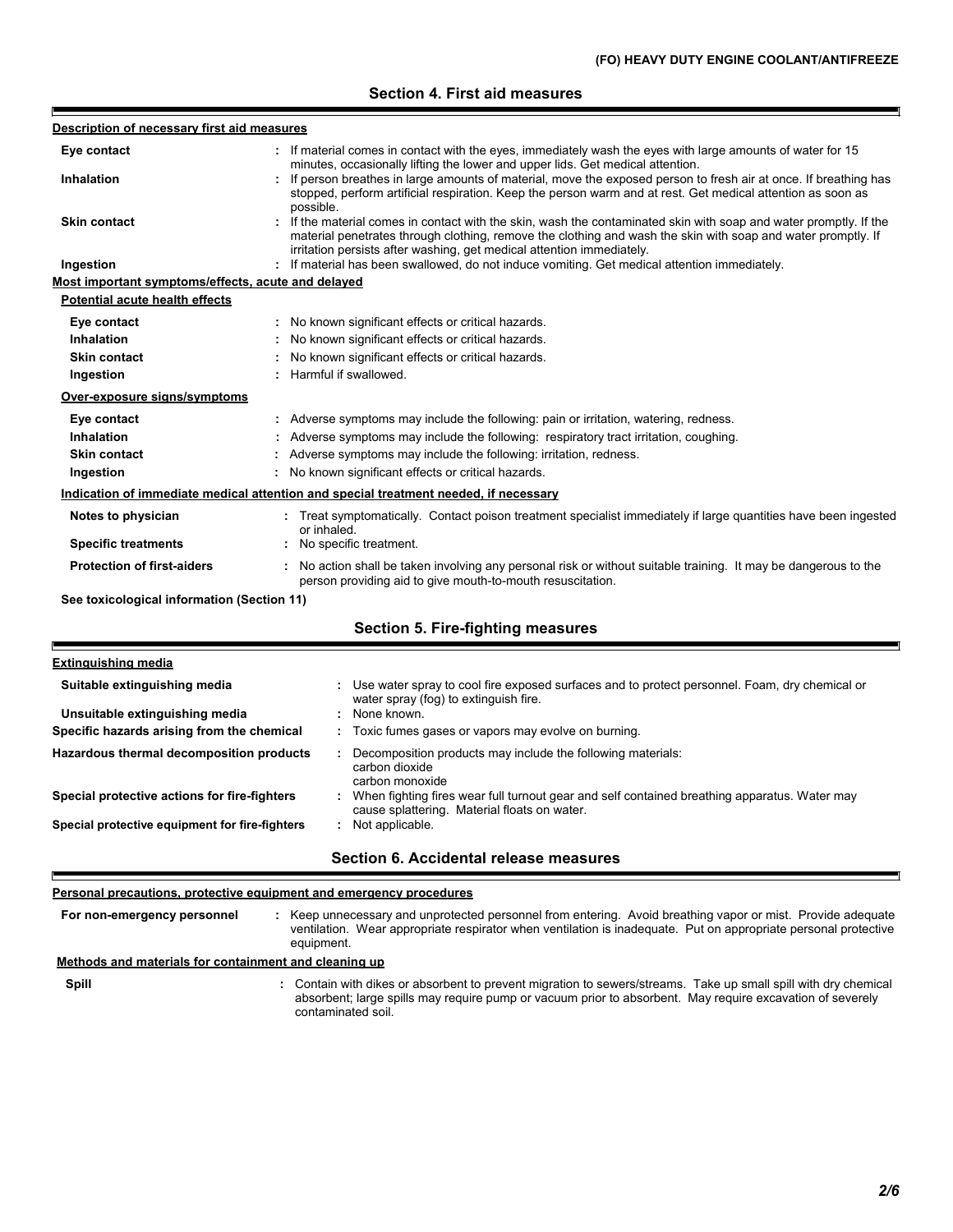# **Section 7. Handling and storage**

| <b>Precautions for safe handling</b>                            |                                                                                                                                                                                                                                                                                                                                                                                                                                                                                                                                                               |
|-----------------------------------------------------------------|---------------------------------------------------------------------------------------------------------------------------------------------------------------------------------------------------------------------------------------------------------------------------------------------------------------------------------------------------------------------------------------------------------------------------------------------------------------------------------------------------------------------------------------------------------------|
| <b>Protective measures</b>                                      | : Put on appropriate personal protective equipment (see Section 8). Do not get in eyes or on skin or clothing.<br>Do not breathe vapor or mist. Do not ingest. Use only with adequate ventilation. Wear appropriate respirator<br>when ventilation is inadequate.                                                                                                                                                                                                                                                                                             |
| Advice on general occupational<br>hygiene                       | : Eating, drinking and smoking should be prohibited in areas where this material is handled, stored and<br>processed. Workers should wash hands and face before eating, drinking and smoking.                                                                                                                                                                                                                                                                                                                                                                 |
| Conditions for safe storage,<br>including any incompatibilities | : Store in closed container away from all ignition sources. Handling temperatures should not exceed 175°F<br>$(80^{\circ}C)$ . Do not store above the following temperature: 113°F (45°C). Odorous and toxic fumes may form from<br>the decomposition of this product if stored at excessive temperatures for extended periods of time. Store in<br>accordance with local regulations. Store in a dry, cool and well-ventilated area, away from incompatible<br>materials (see Section 10). Use appropriate containment to avoid environmental contamination. |

# **Section 8. Exposure controls/personal protection**

## **Control parameters**

E

Е

## **Occupational exposure limits**

| Ingredient name                        | <b>Exposure limits</b>                                                                                                                                                                                                                                        |
|----------------------------------------|---------------------------------------------------------------------------------------------------------------------------------------------------------------------------------------------------------------------------------------------------------------|
| Ethanediol                             | ACGIH TLV (United States, 4/2014).<br>C: 100 mg/m <sup>3</sup> Form: Aerosol.<br>OSHA PEL 1989 (United States, 3/1989).<br>CEIL: $125 \text{ mg/m}^3$<br>CEIL: 50 ppm                                                                                         |
| Appropriate engineering controls       | : Use only with adequate ventilation.                                                                                                                                                                                                                         |
| <b>Environmental exposure controls</b> | : Emissions from ventilation or work process equipment should be checked to ensure they comply with the<br>requirements of environmental protection legislation.                                                                                              |
| Individual protection measures         |                                                                                                                                                                                                                                                               |
| <b>Hygiene measures</b>                | : Wash hands, forearms and face thoroughly after handling chemical products, before eating, smoking and using<br>the lavatory and at the end of the working period. Ensure that eyewash stations and safety showers are close<br>to the workstation location. |
| Eye/face protection                    | : Recommended: Splash goggles and a face shield, where splash hazard exists.                                                                                                                                                                                  |
| <b>Skin protection</b>                 |                                                                                                                                                                                                                                                               |
| Hand protection                        | : 4 - 8 hours (breakthrough time): Nitrile gloves.                                                                                                                                                                                                            |
| <b>Body protection</b>                 | : Recommended: Long sleeved coveralls.                                                                                                                                                                                                                        |
| Other skin protection                  | : Recommended: Impervious boots.                                                                                                                                                                                                                              |
| <b>Respiratory protection</b>          | : If ventilation is inadequate, use a NIOSH-certified respirator with an organic vapor cartridge and P95 particulate<br>filter.                                                                                                                               |

# **Section 9. Physical and chemical properties**

| <b>Appearance</b>               |                                                                          | <b>Relative density</b>      | $: 1.115$ to 1.145                                                        |  |
|---------------------------------|--------------------------------------------------------------------------|------------------------------|---------------------------------------------------------------------------|--|
| <b>Physical state</b>           | $:$ Liquid.                                                              | <b>Evaporation rate</b>      | : $<$ 1 (Ether = 1)                                                       |  |
| Color                           | : Purple.                                                                | Solubility                   | : Easily soluble in the following materials: cold<br>water and hot water. |  |
| Odor                            | : Mild.                                                                  | Solubility in water          | : Insoluble                                                               |  |
| Odor threshold                  | : Not available.                                                         | Partition coefficient: n-    | : Not available.                                                          |  |
| рH                              | : Not available.                                                         | octanol/water                |                                                                           |  |
| <b>Melting point</b>            | : Not available.                                                         | Auto-ignition<br>temperature | : $400^{\circ}$ C (752 $^{\circ}$ F)                                      |  |
| <b>Boiling point</b>            | : $197.22^{\circ}$ C (387 $^{\circ}$ F)                                  | Decomposition<br>temperature | : Not available.                                                          |  |
| <b>Flash point</b>              | : Closed cup: $116^{\circ}$ C (240.8 $^{\circ}$ F) [Pensky-<br>Martens.1 | <b>SADT</b>                  | : Not available.                                                          |  |
| <b>Flammability</b>             | : Not available.                                                         | <b>Viscosity</b>             | : Not available.                                                          |  |
| Lower and upper                 | $:$ Lower: 3.2%                                                          | Vapor pressure               | : <0.13 kPa (<1 mm Hg) (68°F)                                             |  |
| explosive (flammable)<br>limits | Upper: 15.3%                                                             | Vapor density                | : 2.1 [Air = 1]                                                           |  |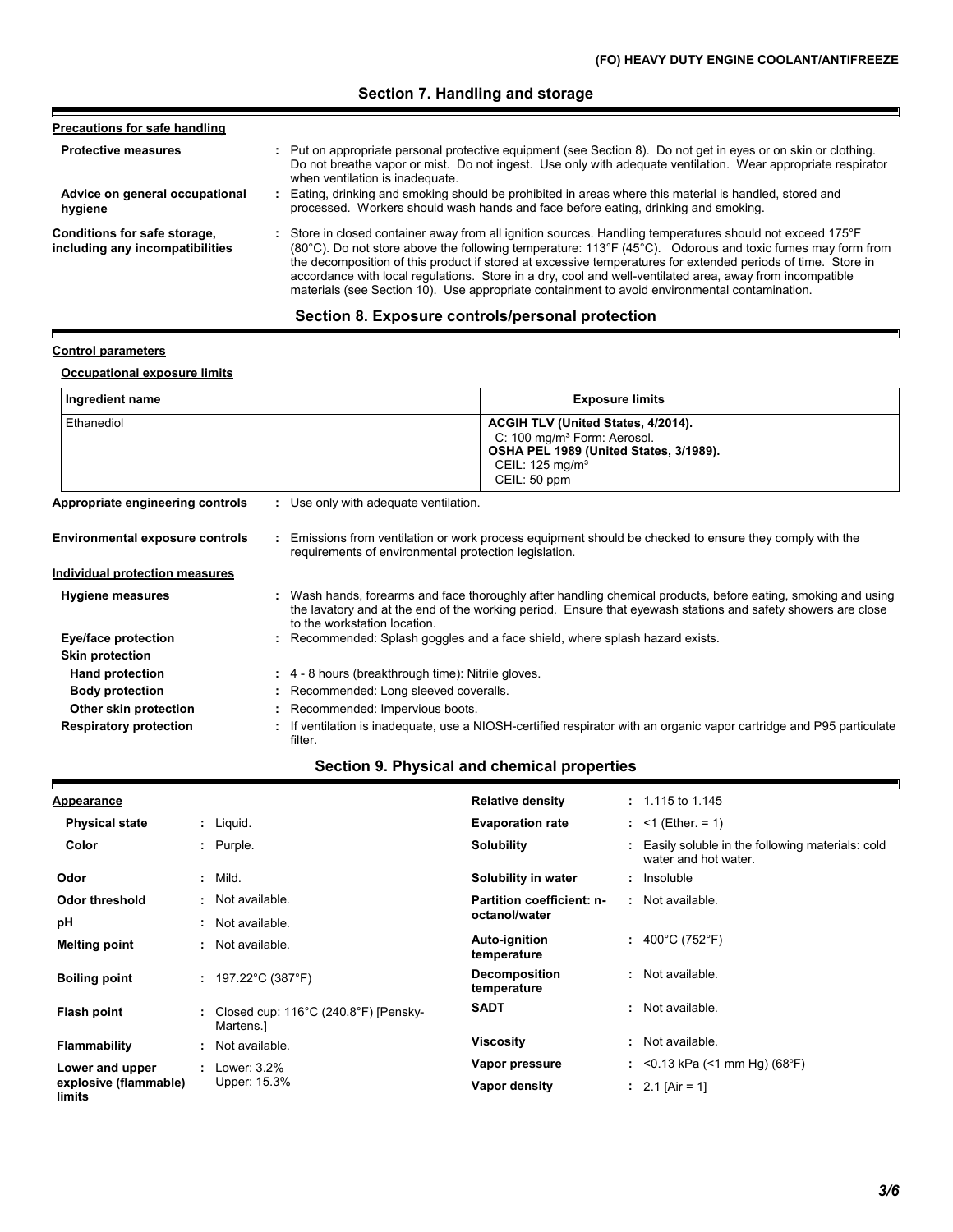## **Section 10. Stability and reactivity**

| Reactivity<br><b>Chemical stability</b><br>Possibility of hazardous reactions            | No specific test data related to reactivity available for this product or its ingredients.<br>The product is stable.<br>Under normal conditions of storage and use, hazardous reactions will not occur.  |
|------------------------------------------------------------------------------------------|----------------------------------------------------------------------------------------------------------------------------------------------------------------------------------------------------------|
| <b>Conditions to avoid</b><br>Incompatible materials<br>Hazardous decomposition products | No specific data.<br>Reactive or incompatible with the following materials: oxidizing materials.<br>Under normal conditions of storage and use, hazardous decomposition products should not be produced. |

# **Section 11. Toxicological information**

#### **Information on toxicological effects**

#### **Acute toxicity**

| Product/ingredient name | Result    | <b>Species</b> | <b>Dose</b> | <b>Exposure</b> |
|-------------------------|-----------|----------------|-------------|-----------------|
| Ethanediol              | ∟D50 Oral | Ra             | 4700 mg/kg  |                 |

#### **Irritation/Corrosion**

| Product/ingredient name | Result                   | <b>Species</b> | <b>Score</b> | Exposure            | l Observation |
|-------------------------|--------------------------|----------------|--------------|---------------------|---------------|
| Ethanediol              | Eves - Mild irritant     | Rabbit         |              | 24 hours 500 mg   - |               |
|                         | l Eves - Mild irritant   | Rabbit         |              | 1 hours 100 mg      |               |
|                         | Eves - Moderate irritant | Rabbit         |              | 6 hours 1440 mg   - |               |
|                         | Skin - Mild irritant     | Rabbit         |              | 555 mg              |               |

# **Sensitization**

**Skin :** There is no data available.

**Respiratory :** There is no data available. There is no data available.

#### **Mutagenicity**

There is no data available.

#### **Carcinogenicity**

There is no data available.

#### **Reproductive toxicity**

There is no data available.

#### **Teratogenicity**

There is no data available.

#### **Specific target organ toxicity (single exposure)**

There is no data available.

## **Specific target organ toxicity (repeated exposure)**

There is no data available.

#### **Aspiration hazard**

There is no data available.

**Information on the likely routes of :** Dermal contact. Eye contact. Inhalation. Ingestion.

# **exposure**

# **Section 12. Ecological information**

| Toxicity |
|----------|
|----------|

H

| Product/ingredient name | Result                               | <b>Species</b>                        | <b>Exposure</b> |
|-------------------------|--------------------------------------|---------------------------------------|-----------------|
| Ethanediol              | Acute LC50 100000 µg/L Marine water  | Crustaceans - Crangon crangon - Adult | 48 hours        |
|                         | Acute LC50 10000000 µg/L Fresh water | Daphnia - Daphnia magna               | 48 hours        |
|                         | Acute LC50 8050000 ug/L Fresh water  | <b>Fish - Pimephales promelas</b>     | 96 hours        |

### **Persistence and degradability**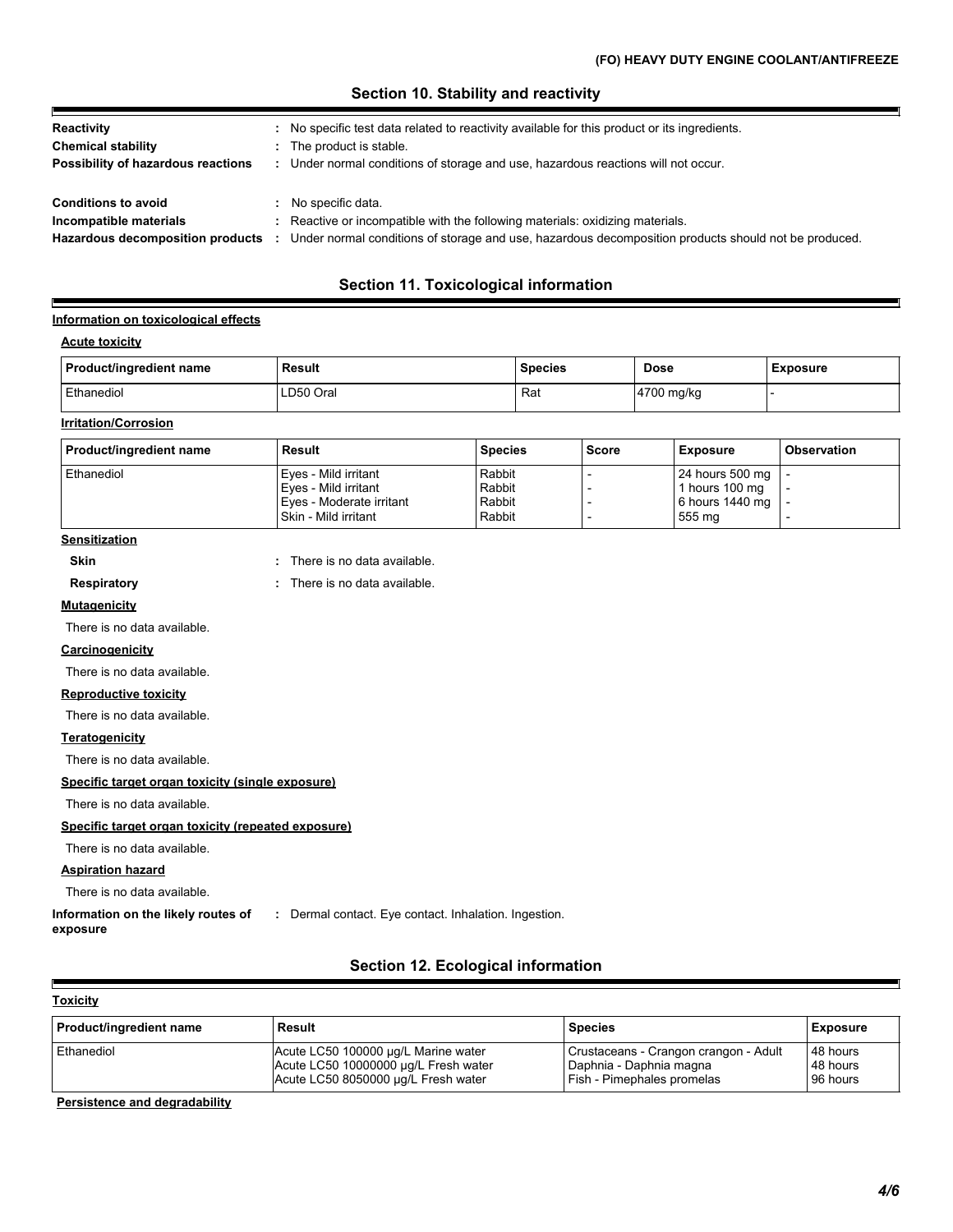# **(FO) HEAVY DUTY ENGINE COOLANT/ANTIFREEZE**

| Product/ingredient name                                                                                                                                                                                                                                | <b>Aquatic half-life</b>                                                                                                                                                                                 |                | <b>Photolysis</b>                |  |                                                                                        | <b>Biodegradability</b>               |                                              |  |
|--------------------------------------------------------------------------------------------------------------------------------------------------------------------------------------------------------------------------------------------------------|----------------------------------------------------------------------------------------------------------------------------------------------------------------------------------------------------------|----------------|----------------------------------|--|----------------------------------------------------------------------------------------|---------------------------------------|----------------------------------------------|--|
| Ethanediol                                                                                                                                                                                                                                             | $\overline{\phantom{0}}$                                                                                                                                                                                 |                |                                  |  | Readily                                                                                |                                       |                                              |  |
| <b>Bioaccumulative potential</b>                                                                                                                                                                                                                       |                                                                                                                                                                                                          |                |                                  |  |                                                                                        |                                       |                                              |  |
| Product/ingredient name                                                                                                                                                                                                                                | LogP <sub>ow</sub>                                                                                                                                                                                       |                | <b>BCF</b>                       |  |                                                                                        | Potential                             |                                              |  |
| Ethanediol                                                                                                                                                                                                                                             | $-1.36$                                                                                                                                                                                                  |                |                                  |  | low                                                                                    |                                       |                                              |  |
| <b>Mobility in soil</b>                                                                                                                                                                                                                                |                                                                                                                                                                                                          |                |                                  |  |                                                                                        |                                       |                                              |  |
| Soil/water partition coefficient (Koc)                                                                                                                                                                                                                 | : There is no data available.                                                                                                                                                                            |                |                                  |  |                                                                                        |                                       |                                              |  |
| Other adverse effects                                                                                                                                                                                                                                  | : No known significant effects or critical hazards.                                                                                                                                                      |                |                                  |  |                                                                                        |                                       |                                              |  |
|                                                                                                                                                                                                                                                        | <b>Section 13. Disposal considerations</b>                                                                                                                                                               |                |                                  |  |                                                                                        |                                       |                                              |  |
| <b>Disposal methods</b>                                                                                                                                                                                                                                | Disposal of this product, solutions and any by-products should comply with the requirements of environmental<br>protection and waste disposal legislation and any regional local authority requirements. |                |                                  |  |                                                                                        |                                       |                                              |  |
|                                                                                                                                                                                                                                                        | <b>Section 14. Transport information</b>                                                                                                                                                                 |                |                                  |  |                                                                                        |                                       |                                              |  |
| <b>DOT IDENTIFICATION NUMBER UN3082</b>                                                                                                                                                                                                                |                                                                                                                                                                                                          |                | DOT proper shipping name         |  | ENVIRONMENTALLY HAZARDOUS SUBSTANCE,<br>LIQUID, N.O.S Marine pollutant RQ (Ethanediol) |                                       |                                              |  |
| <b>DOT Hazard Class(es)</b><br>9                                                                                                                                                                                                                       | PG                                                                                                                                                                                                       | - 111          |                                  |  |                                                                                        | DOT EMER. RESPONSE GUIDE NO. 171      |                                              |  |
| Section 15. Regulatory information                                                                                                                                                                                                                     |                                                                                                                                                                                                          |                |                                  |  |                                                                                        |                                       |                                              |  |
| <b>SARA 302/304</b><br><b>Composition/information on ingredients</b><br>No products were found.<br><b>SARA 304 RQ</b><br><b>SARA 311/312</b><br><b>Hazard classifications</b>                                                                          | : Not applicable.<br>: Immediate (acute) health hazard                                                                                                                                                   |                |                                  |  |                                                                                        |                                       |                                              |  |
| <b>Composition/information on ingredients</b>                                                                                                                                                                                                          |                                                                                                                                                                                                          |                |                                  |  |                                                                                        |                                       |                                              |  |
| <b>Name</b>                                                                                                                                                                                                                                            | %                                                                                                                                                                                                        | Fire<br>hazard | Sudden<br>release of<br>pressure |  | Reactive                                                                               | Immediate<br>(acute) health<br>hazard | <b>Delayed</b><br>(chronic)<br>health hazard |  |
| Ethanediol                                                                                                                                                                                                                                             | $60 - 100$                                                                                                                                                                                               | No.            | No.                              |  | No.                                                                                    | Yes.                                  | No.                                          |  |
| <b>SARA 313</b>                                                                                                                                                                                                                                        | : This product (does/not) contain toxic chemicals subject to the reporting requirements of SARA Section 313 of<br>the Emergency Planning and Community Right-To-Know Act of 1986 and of 40 CFR 372.      |                |                                  |  |                                                                                        |                                       |                                              |  |
| <b>Product name</b>                                                                                                                                                                                                                                    |                                                                                                                                                                                                          |                | %<br><b>CAS number</b>           |  |                                                                                        |                                       |                                              |  |
| Ethanediol                                                                                                                                                                                                                                             |                                                                                                                                                                                                          | $107 - 21 - 1$ | $60 - 100$                       |  |                                                                                        |                                       |                                              |  |
| SARA 313 notifications must not be detached from the SDS and any copying and redistribution of the SDS shall include copying and redistribution of<br>the notice attached to copies of the SDS subsequently redistributed.<br><b>State regulations</b> |                                                                                                                                                                                                          |                |                                  |  |                                                                                        |                                       |                                              |  |
| <b>Massachusetts</b>                                                                                                                                                                                                                                   |                                                                                                                                                                                                          |                |                                  |  |                                                                                        |                                       |                                              |  |
|                                                                                                                                                                                                                                                        | : The following components are listed: Ethanediol                                                                                                                                                        |                |                                  |  |                                                                                        |                                       |                                              |  |

- **New Jersey :** The following components are listed: Ethanediol
- **Pennsylvania :** The following components are listed: Ethanediol
	- No products were found. **:**

**California Prop. 65**